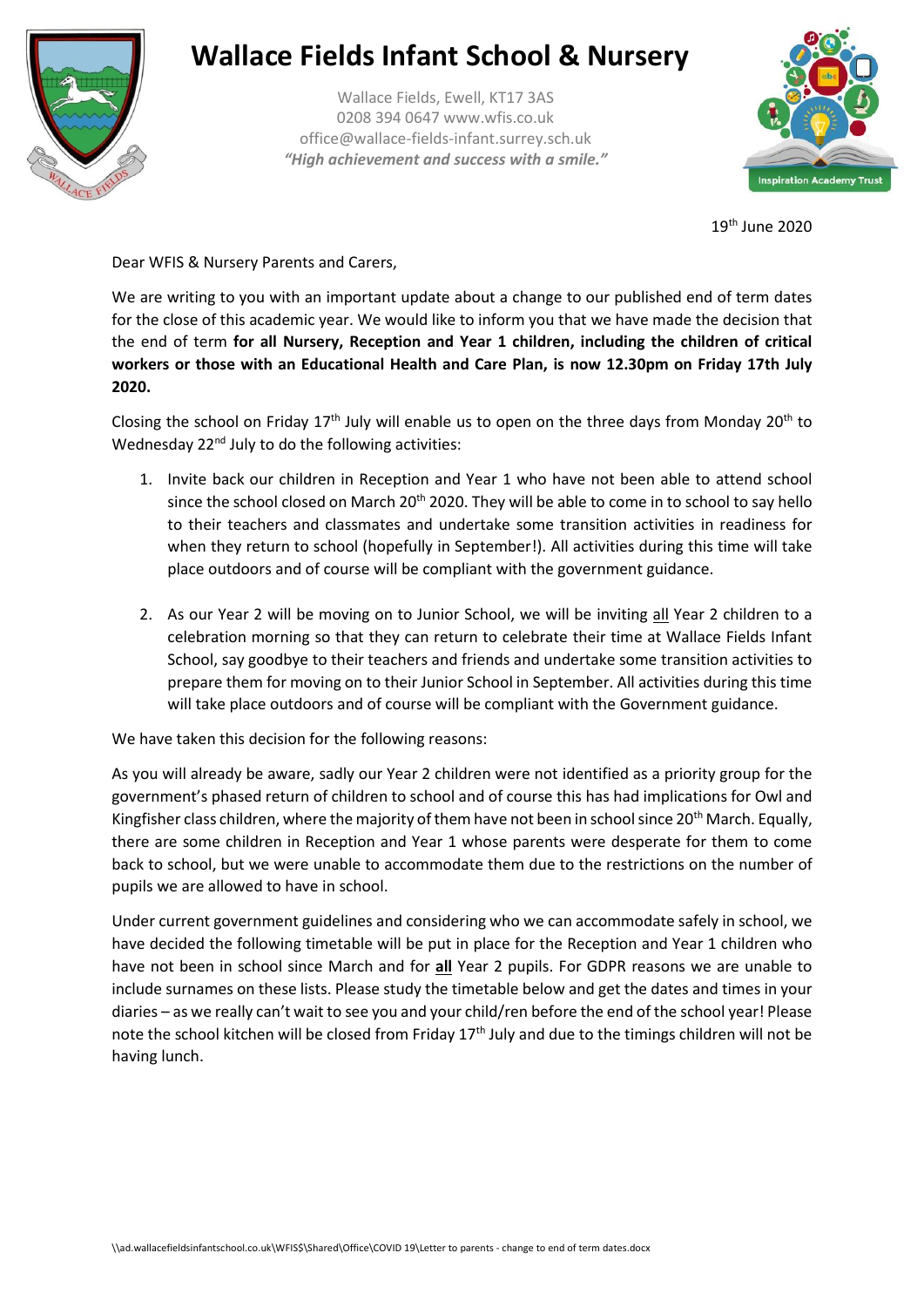| Monday $20^{th}$ July $9am - 12pm$              | Monday 20 <sup>th</sup> July 1-3pm           |
|-------------------------------------------------|----------------------------------------------|
| Owl Class bubble of children with Miss Langley  | Butterfly Class bubble of children with Miss |
| and Miss Yeates                                 | <b>Steeper and Miss Barron</b>               |
| Children invited to attend:                     | Children invited to attend:                  |
| Amalie                                          | Grayson B                                    |
| Beau                                            | Sabrina C                                    |
| Emi                                             | Harry J                                      |
| John                                            | Ollie J                                      |
| Ava<br>Daniel                                   | Finlay K-Q<br>Rebecca M                      |
| Isaac                                           | Robin O                                      |
| Stanley                                         | Zemirah P                                    |
| Holly                                           | Olivia P                                     |
| Jessie                                          | Thea W                                       |
| Tilly                                           | Chloe W                                      |
| Amelia                                          |                                              |
| Liyana                                          |                                              |
| Suria                                           |                                              |
| Esther                                          |                                              |
| Kingfisher Class bubble with Miss Evangelos     | Hedgehog Class bubble of children with Miss  |
| and Mrs Walker                                  | <b>Russell and Miss Grover</b>               |
|                                                 | Children invited to attend:                  |
| Children invited to attend:                     | Theo A                                       |
| Aidan                                           | Savannah A                                   |
| Alexis<br>Anaistasia                            | Imogen D                                     |
| Arlia                                           | George D                                     |
| Ayesha                                          | Rory H                                       |
| Charlotte                                       | Matteo IA                                    |
| Chloe                                           | Ali K                                        |
| Damon                                           | Heidi L                                      |
| Flora                                           | Leo M                                        |
| Fraser                                          | Betty O-M<br>William R                       |
| Grace                                           | Sofia S                                      |
| Hugo                                            | <b>Tiffany S</b>                             |
| James<br>Jess                                   | Maya S                                       |
| Mahlia                                          | Stanislava T                                 |
|                                                 | Naomi W                                      |
| Tuesday 21 <sup>st</sup> July <b>9am – 12pm</b> | Tuesday 21st July 1-3pm                      |
| Owl Class bubble of children with Miss Langley  | Bumblebee Class bubble of children with Miss |
| and Miss Yeates                                 | <b>Davies and Miss Townsend</b>              |
| Children invited to attend:                     | Children invited to attend:                  |
| Tylor                                           | Taran B                                      |
| Sabrina                                         | <b>Beatrix C</b>                             |
| Mia                                             | Anna C                                       |
| Sylvie<br>Quin                                  | William C<br>Bella H                         |
| Tamzin                                          | Marta H                                      |
| Dolsie                                          | Edward H                                     |
| Ben                                             | George H                                     |
| Elliott                                         | Eesa H                                       |
| Cassius                                         | Leena O                                      |
| Aaron                                           | Nandika S                                    |
| Theo                                            | Kyle S                                       |
| Henry<br>Olivia                                 | Matej S<br>Shibaani S                        |
| Sienna                                          | Yutong W                                     |
|                                                 | Luca Y                                       |
|                                                 |                                              |
|                                                 |                                              |
|                                                 |                                              |